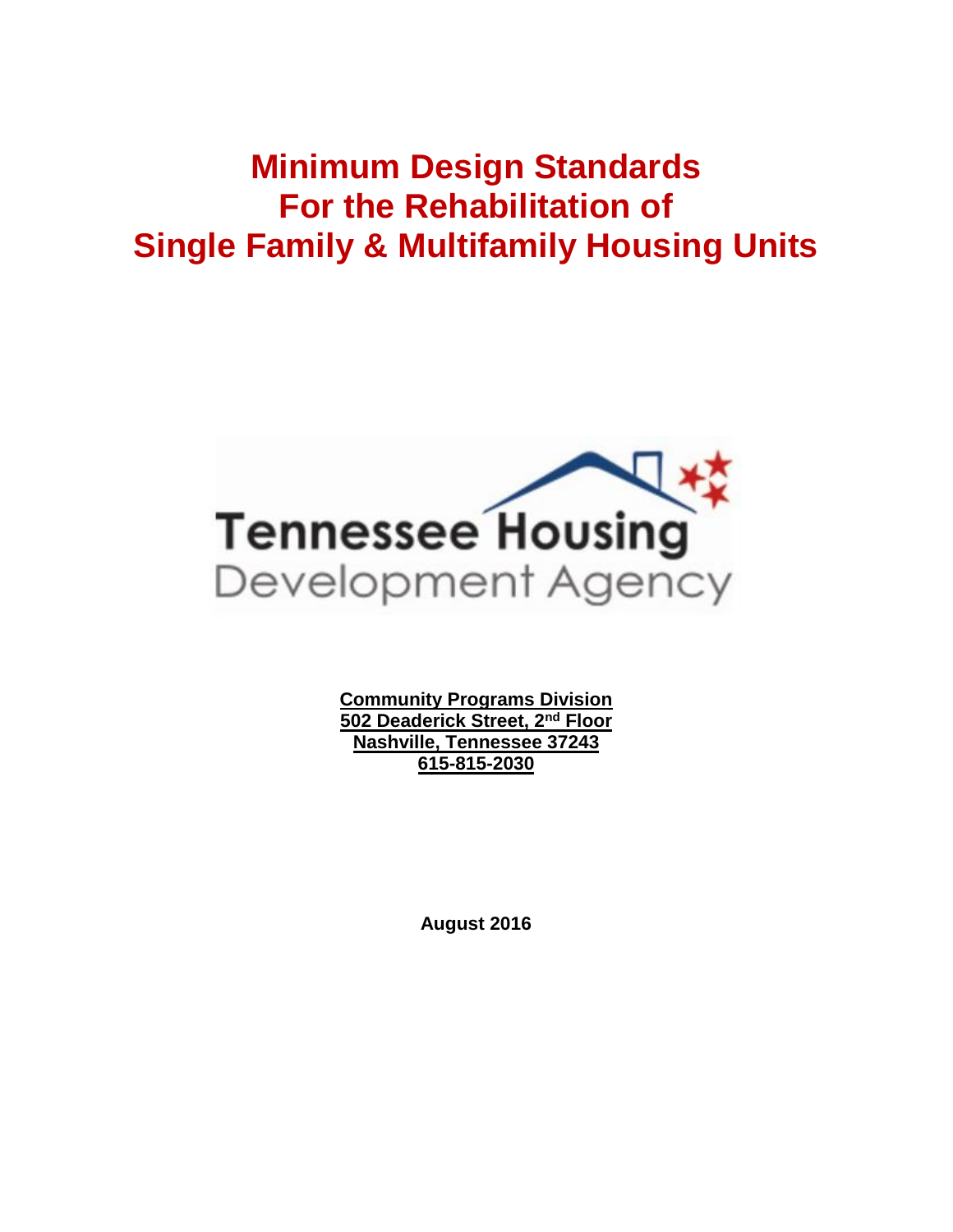### **Table of Contents**

| Page                                          |  |
|-----------------------------------------------|--|
|                                               |  |
|                                               |  |
|                                               |  |
|                                               |  |
|                                               |  |
|                                               |  |
|                                               |  |
|                                               |  |
|                                               |  |
|                                               |  |
|                                               |  |
|                                               |  |
|                                               |  |
| <b>Division 14-20 Reserved for Future Use</b> |  |
|                                               |  |
|                                               |  |
|                                               |  |
|                                               |  |
|                                               |  |
|                                               |  |
| Division 29 - 30 Reserved for Future Use      |  |
|                                               |  |
|                                               |  |
|                                               |  |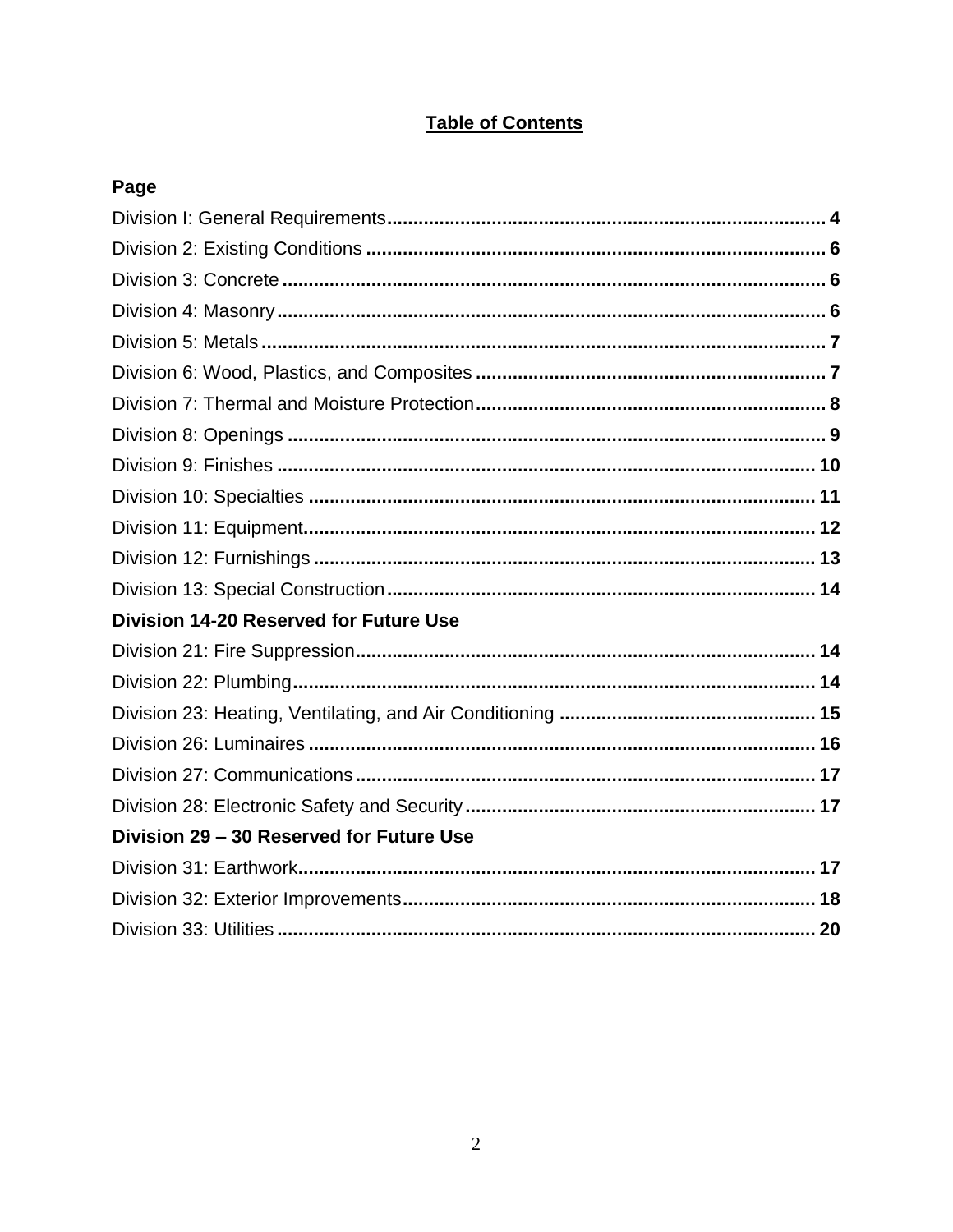# **Minimum Design Requirements**

The following minimum design standards are for all rehabilitated single family and multifamily attached units. These same standards also apply to accessibility improvements. Refer to ADA Accessibility Guidelines for technical requirements and standards when applicable.

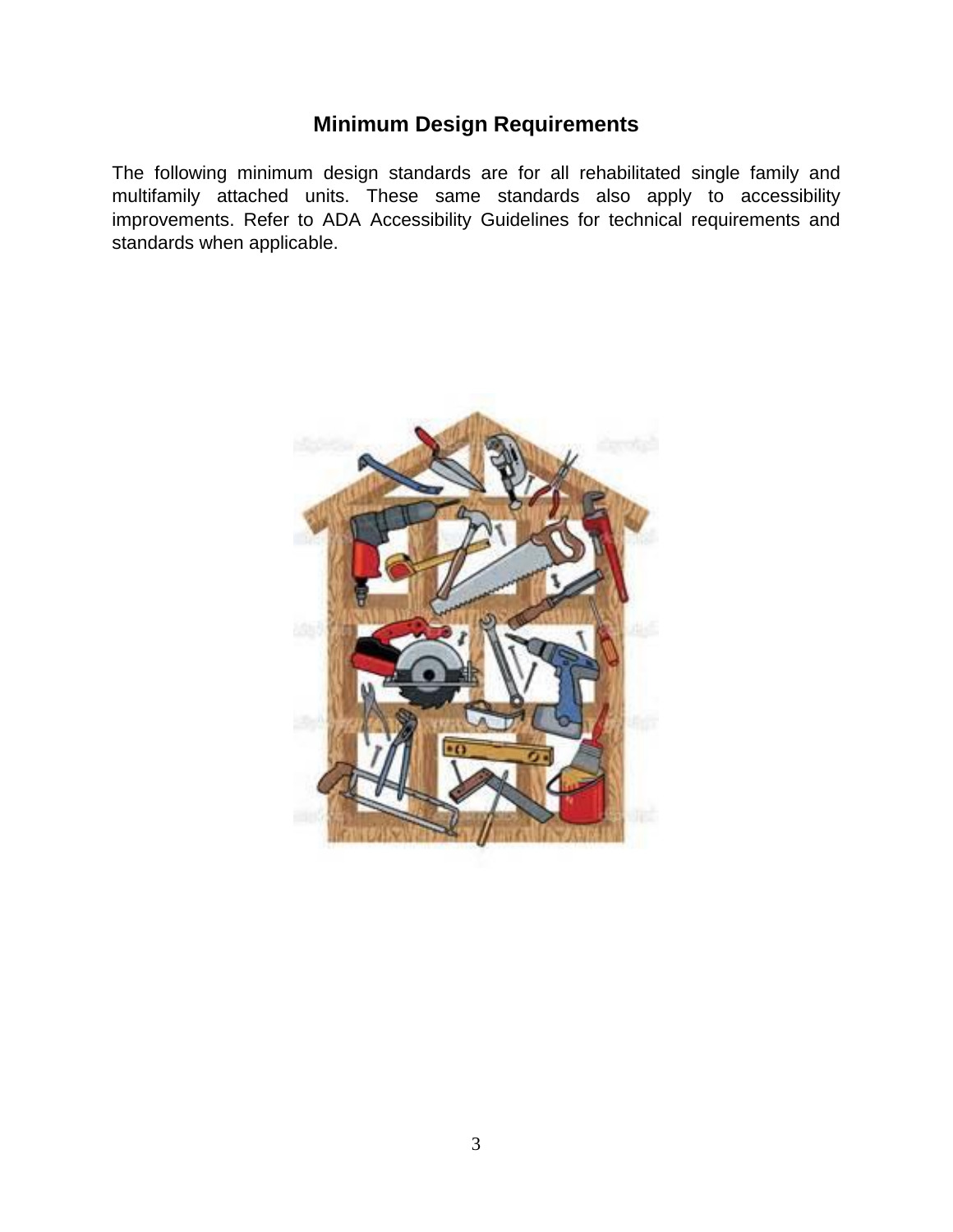# **Division I: General Requirements**

### **1 Minimum Design Standards:**

These Minimum Design Standards shall apply when THDA funding is used for all rehabilitation of single family and multifamily housing financed through THDA's Community Programs Division.

THDA's Minimum Design Standards are provided in conformance with the requirements of 24 CFR 92.251 and are to be used as a guideline to meet and/ or exceed all applicable federal, state, county, and local codes. These standards also serve as a vehicle to promote and enforce modern construction and design practices for builders, contractors, and design professionals who wish to utilize funding from the Tennessee Housing Development Agency's Community Programs Division. Other methods of construction and design may be acceptable on a case by case basis.

### **2 Quality Assurance:**

General Contractors and/or subcontractors shall furnish a written material and labor warranty on all units, materials, and construction for a period not less than one full year after the date of issuance of a certificate of occupancy or owner's final inspection acceptance.

### **3 Units for Elderly Residents:**

All newly rehabilitated multi-family constructed units for elderly residents, age 62 or older, shall be located at the grade level or on an elevator accessible floor in compliance with ICC A117.1-2009 1005 Type C Visitable Units

### **4 Universal Design:**

Projects that receive funding from THDA for the purpose of rehabilitating single family or multi-family housing are encouraged to use Universal Design principles to ensure the unit's viability for a range of future users. Information regarding Universal Design principles can be found at:

**<http://www.huduser.org/Publications/PDF/remodel.pdf> and at <https://www.ncsu.edu/ncsu/design/cud/>**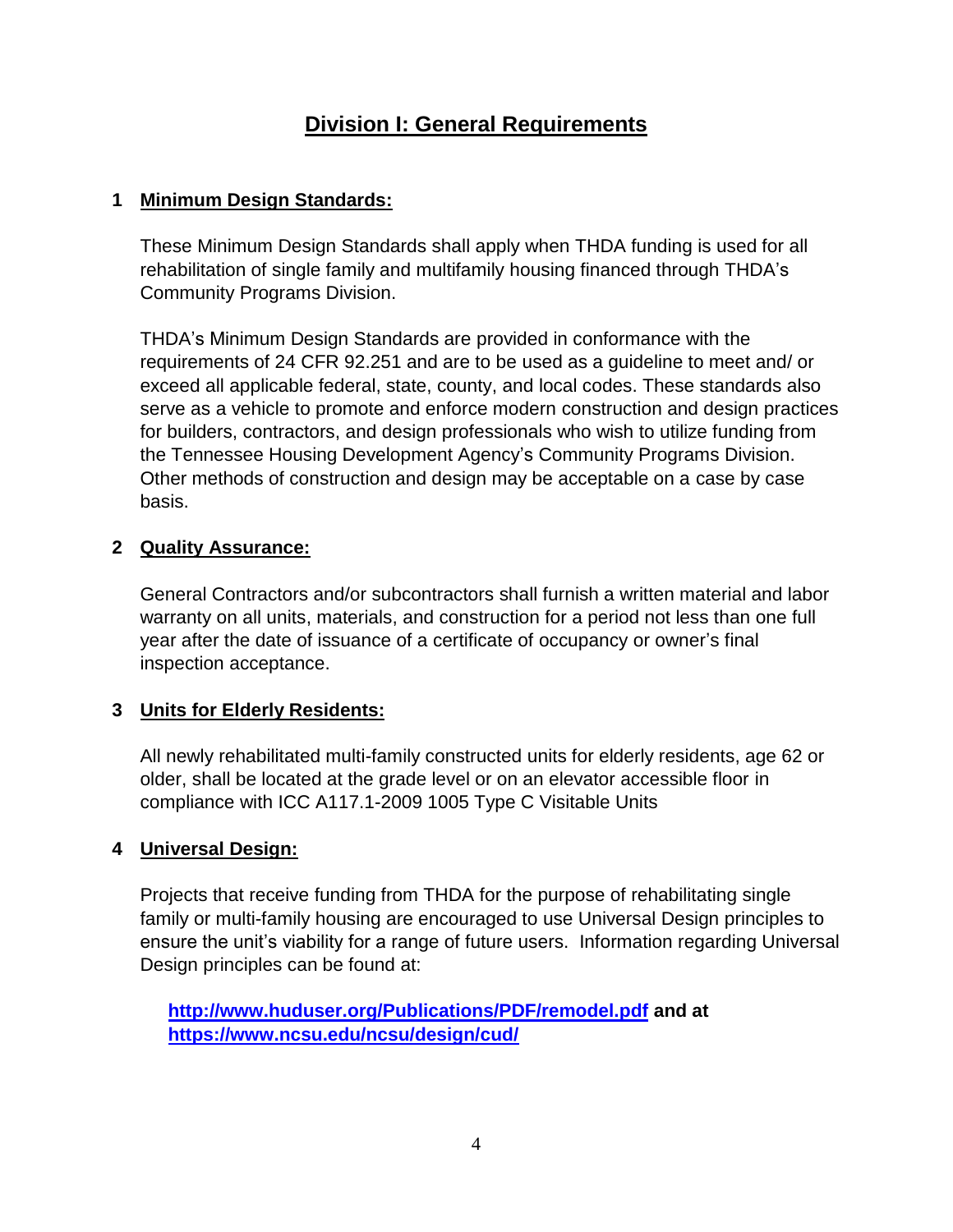### **5 Codes:**

All construction shall comply with applicable federal, state, county, and local codes, planning and zoning requirements, local authorities' rules and regulations. Federal regulations which may pertain to any specific project such as the Fair Housing Amendment Act of 1988, Section 504 of the Rehabilitation Act of 1973 and Americans with Disabilities Act of 2010, as amended, also apply. In the absence of local codes, the Tennessee State adopted codes and the Existing Building Code as published by the International Code Congress (ICC) and the Uniform Physical Condition Standards (a comprehensive list which can be found on the HUD.Gov website below) shall apply.

**[http://portal.hud.gov/hudportal/documents/huddoc?id=DOC\\_26481.pdf](http://portal.hud.gov/hudportal/documents/huddoc?id=DOC_26481.pdf)**

### **5 Energy Efficiency:**

All rehabilitated residential building envelope designs shall strive to meet or exceed minimum energy efficiency requirements as currently adopted by the State of Tennessee.

# **Division 2: Existing Conditions**

### **1 Lead Based Paint:**

When THDA funds are utilized, all project sites shall be certified free of Lead Based Paint upon completion of the project. If the home was built prior to 1978, the home must be tested for LBP prior to the approval of the work.

# **Division 3: Concrete**

### **1 Exterior Concrete:**

Shall conform to the latest revised Standard Specification for Portland cement, ASTM C595. All concrete shall have a minimum 28-day compressive strength of 3000 psi and be entrained with 5 percent air with a minimum cement content of 520 lbs. per cubic yard (5.5 sacks). Expansion-joint material shall be  $\frac{1}{2}$  thick asphaltimpregnated pre-molded fiber, ASTM D1752. Follow American Concrete Institute (ACI) 318. Minimum 4" thick for driveways, parking areas, sidewalks, porches and stoops. Driveways to have fiberglass mesh or 6x6 WWF or 6" thick.

### **2 Concrete Finishes:**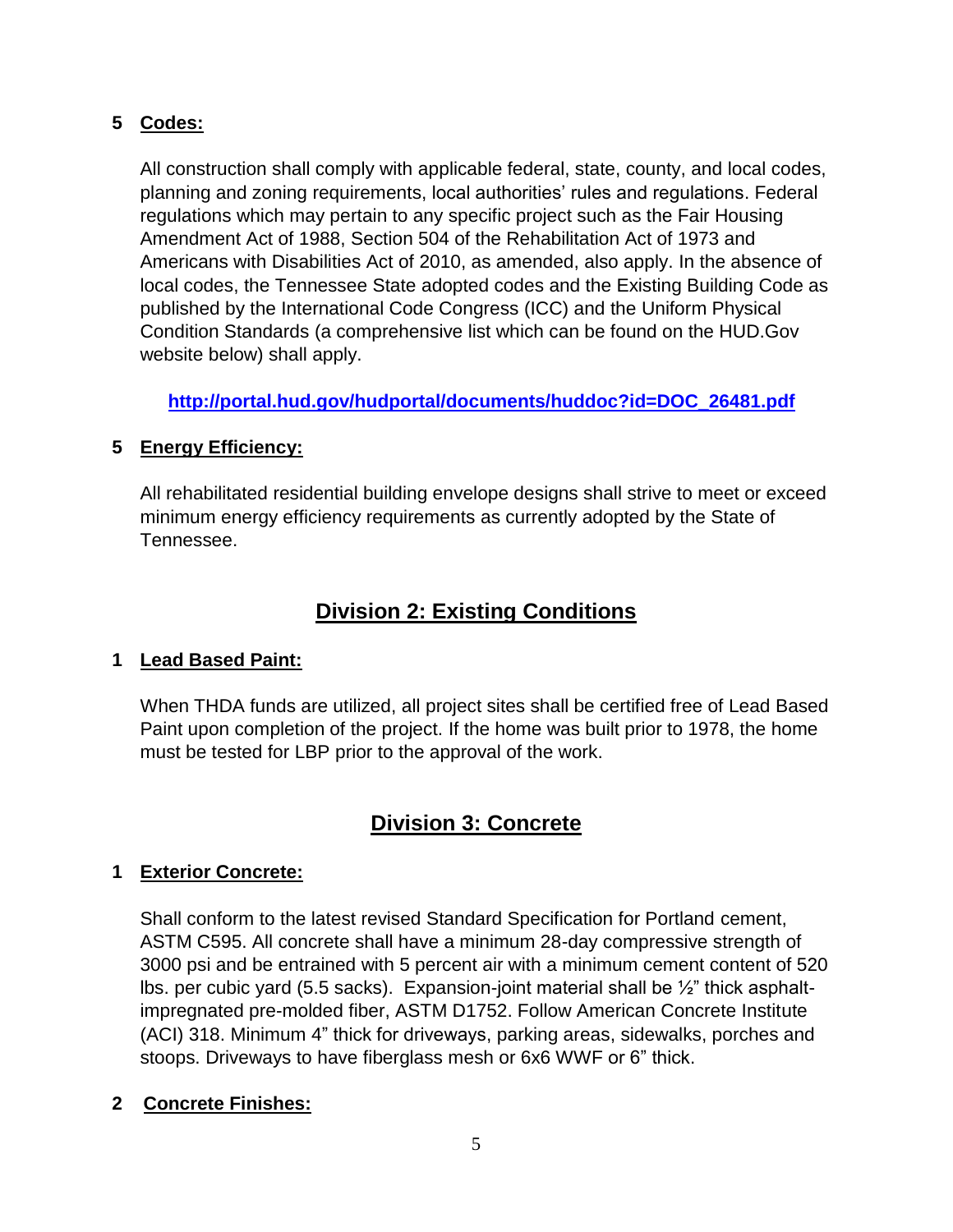Smooth formwork, no patterns, shall be used for all poured in place walls exceeding 3 feet or more exposure.

# **Division 4: Masonry**

### **1 Face Brick:**

Shall be ASTM C 216, Type FBS, Grade SW, or equivalent, modular size.

### **2 Concrete Masonry Units (CMU):**

Stucco or split face shall be used for all CMU walls exceeding 3 feet or more exposure.

# **Division 5: Metals**

### **1 Metal Ties:**

For rehabilitation, metal tie-down or "hurricane" straps shall be added at each bearing location of each roof truss, rafter and ceiling joist where a new roof or attic construction occurs. Correct nails and nailing pattern as required by the IRC Fastening Schedule, or the manufacturers' installation requirements of the strap shall be used.

### **2 Steel Lintels**:

Steel lintels, when specified for openings in masonry walls, shall be galvanized, primed and painted.

### **Division 6: Wood, Plastics, and Composites**

### **1 Stair Riser and Tread Construction:**

All newly constructed steps shall conform to 2009 IRC requirements having a riser not greater than 7 3/4" and a tread of 11".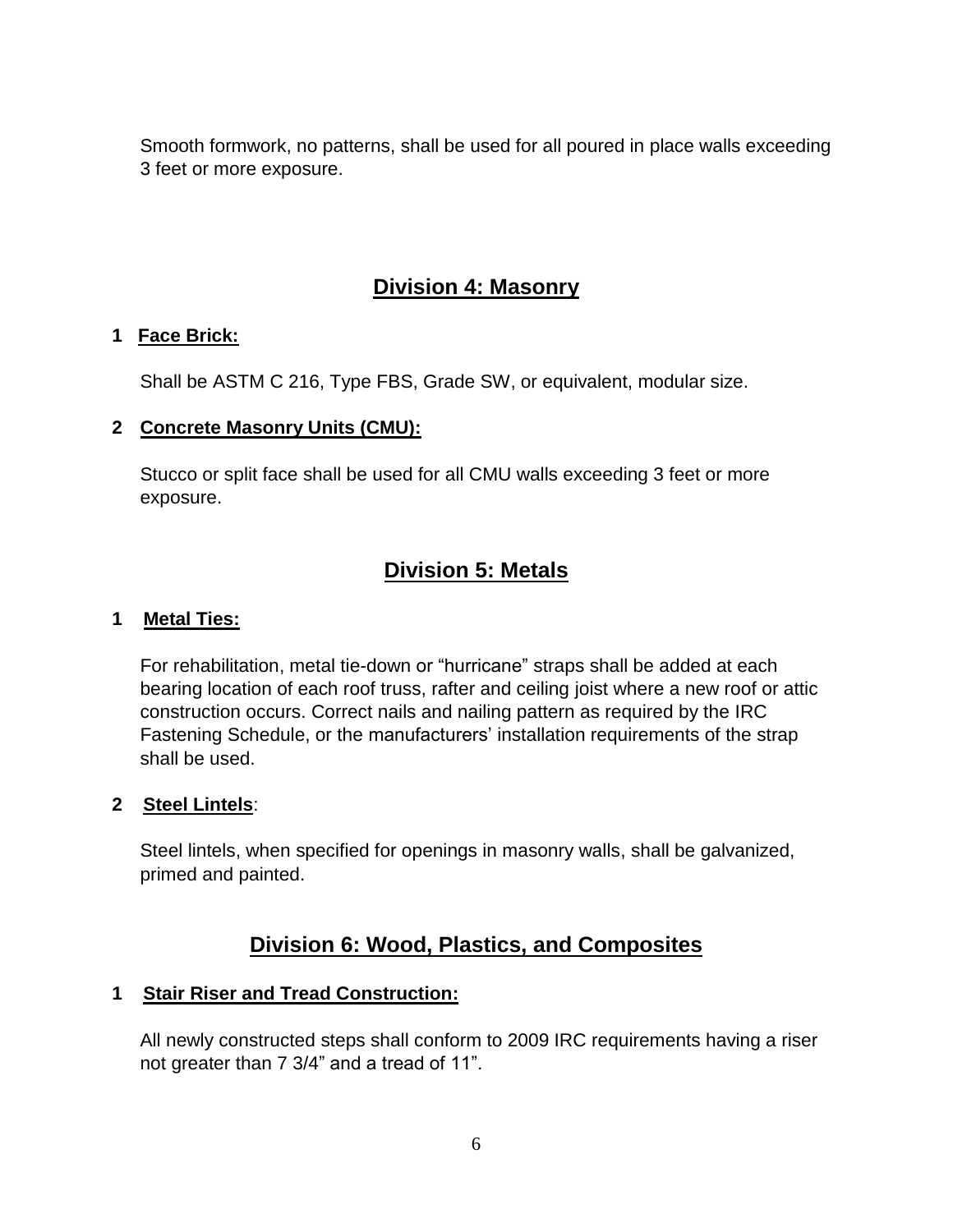### **2 Wood Exposed to Weathering Elements:**

All exterior wood shall have a minimum preservative retention rate of 25 percent for above ground applications and a minimum preservative retention rate of 40 percent for all wood in contact with the ground.

### **3 Wood Decking:**

Exterior wood decking shall consist of composite, natural durable wood or pressure treated wood material.

### **4 Wood Stairs and Handrails:**

Exterior wood stairs shall be constructed with properly treated dimensional lumber. Handrails shall be constructed of composite, natural durable wood or pressure treated wood material. Handrails shall meet the graspability and size standards in the International Residential Code.

# **Division 7: Thermal and Moisture Protection**

### **1 Fascia:**

- **a. Metal:** 0.019" minimum thickness aluminum, factory finish (coil stock).
- **b. Exposed Wood:** redwood, cedar, or pressure treated.
- **c. Composite:** Cement fiber board or other durable material as approved by THDA.

### **2 Roof:**

- **a. Shingles:** 215 lb. seal tab type over 30 lb. felt with metal drip edge, with minimum 25-year product warranty.
- **b. Metal:** Metal roofs will be considered on a case-by-case basis if the house being rehabbed currently has a metal roof system.
- **c. Decking**: Decking shall be a minimum of ½" OSB with fastening clips.
- **d.** Minimum roof slope on all newly constructed roofs except porch roofs shall be 4" vertical to 12" horizontal.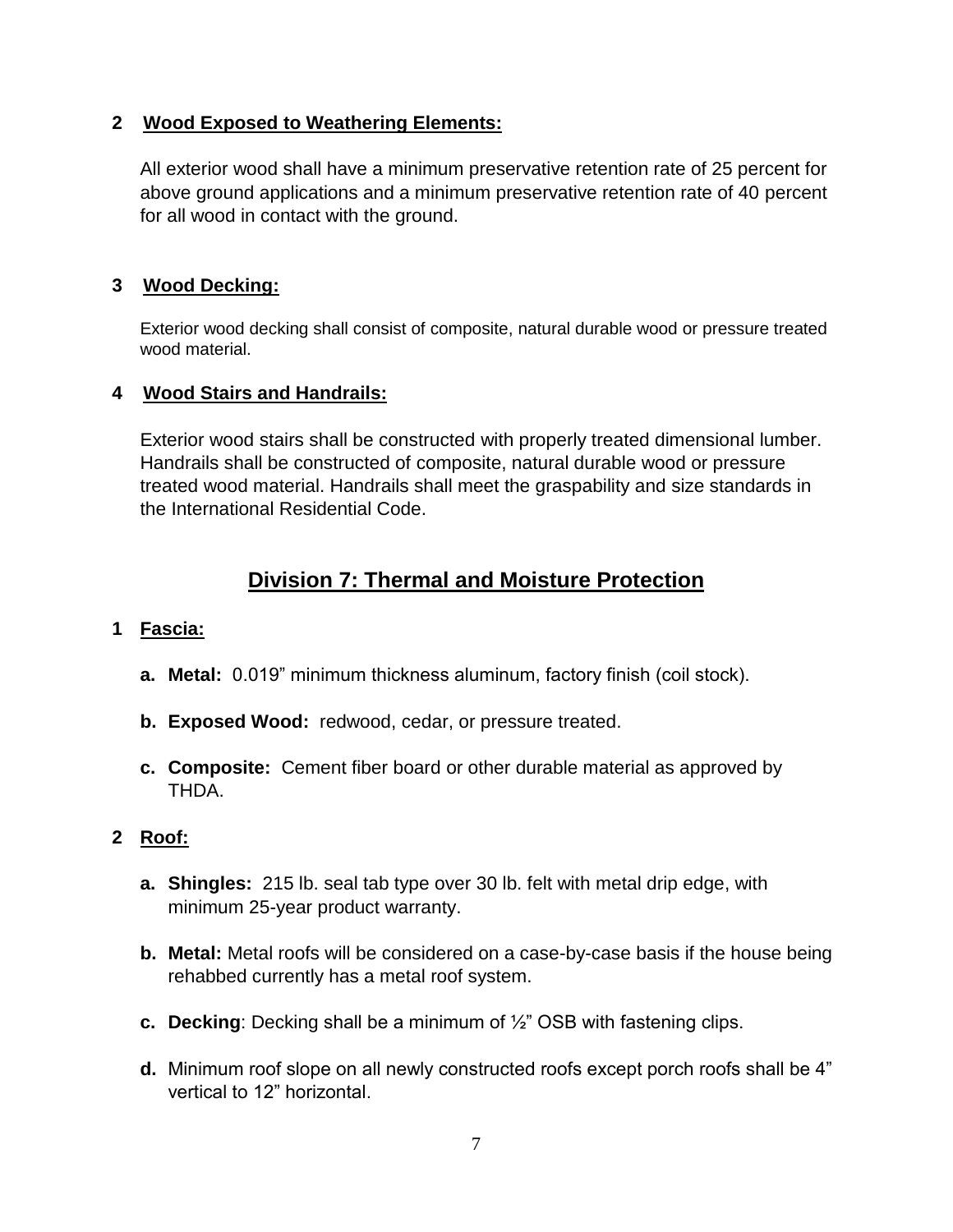### **3 Gutters and Downspouts:**

All structures shall have gutters and downspouts and be appropriately designed with a minimum 5" gutter and a 2"x 3" downspout. All downspouts shall empty onto a splash block or be piped to an appropriate location.

### **4 Siding:**

- **a. Composite:** Fiber cement siding, primed, with two-coat minimum painted finish or factory finish.
- **b. Metal:** 26 gauge minimum thickness aluminum or galvanized steel with factory finish.
- **c. Vinyl:** 0.42" minimum thickness, UV protected.
- **d. Wood:** Cedar or redwood stained or primed once with 2-coat minimum finish sealer.

### **5 Insulation:**

All crawl spaces shall contain cavity floor insulation equal to or greater than R-19. Combined wall insulation value shall be equal to or greater than R-13. Combined attic insulation value shall be equal to or greater than R-38. As per NAIMA (North American Insulation Manufacturers Association) standards, or ICC Energy Conservation Code as adopted by the State of Tennessee.

# **Division 8: Openings**

### **1 Exterior Doors:**

Exterior Doors shall be 1 <sup>3</sup>/<sub>4</sub>" thick 6 panel, steel material, or with limited panes of glass, insulated and be appropriately finished as recommended by the manufacturer. All opaque exterior doors shall have a U-factor equal to or less than 0.40.

- **a. Exterior Hardware:** All exterior doors, except sliding glass doors, shall have a lever key-lock latch and security accessories (eyelet peep hole and deadbolt).
- **b. Exterior Storm Doors:** All exterior storm doors, shall be provided with a manufacturer's designation specifying the type of glass and the safety glazing standard with which it complies, which is visible at the final installation. And shall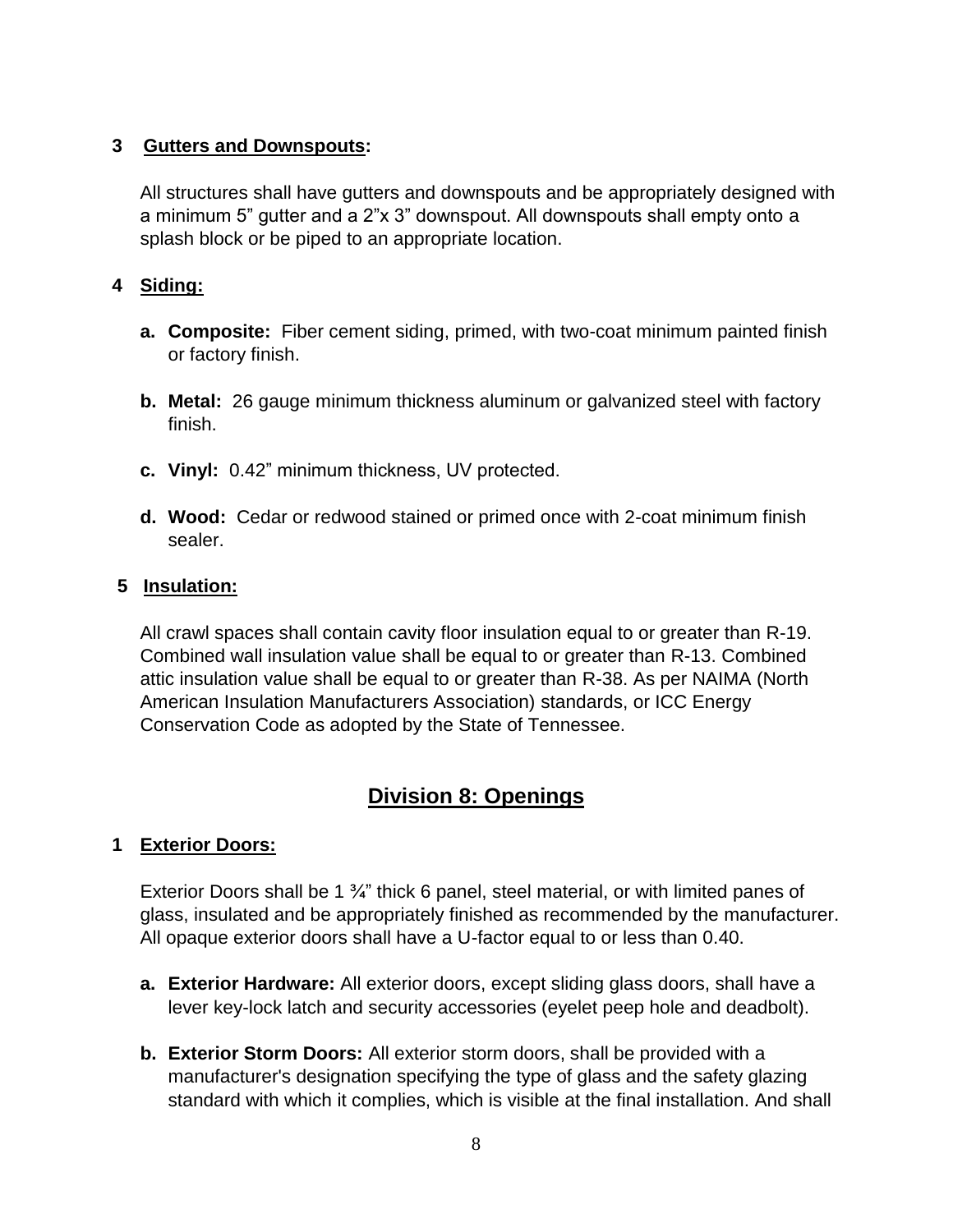have a storable glass and screen in the lower sash, as well as a self-closing device.

### **2 Interior Doors:**

Solid Wood, Composite or hollow core panel doors. Interior doors shall be a minimum of  $1\frac{3}{8}$ " thick.

### **a. Interior Hardware:**

All doors, except bi-fold and bypass type doors, shall be equipped with passage lever-handle hardware. All bedrooms and bathrooms shall be equipped with privacy locks.

### **3 Windows:**

- **a.** All window frames must be solid vinyl. Double hung or Single hung type to have at a minimum the lower sash able to slide with a removable bug screen.
- **b.** All glazing shall be double-paned with low E with Argon.
- **c.** The vapor seal on the glazing must have a minimum ten-year warranty.
- **d.** All windows shall have a minimum one-year warranty on the operation of the window.
- **e.** All windows shall have a National Fenestration Rating, SHGC Rating and U-Factor meeting minimum energy code requirements as required by the International Energy Conservation Code as currently adopted by the State of Tennessee.

# **Division 9: Finishes**

### **1 Exterior Ceiling:**

Solid backing to be used when using vinyl or aluminum material for porch ceilings, provide a rigid, solid backing such as ½" OSB or plywood.

### **2 Exterior Finishes:**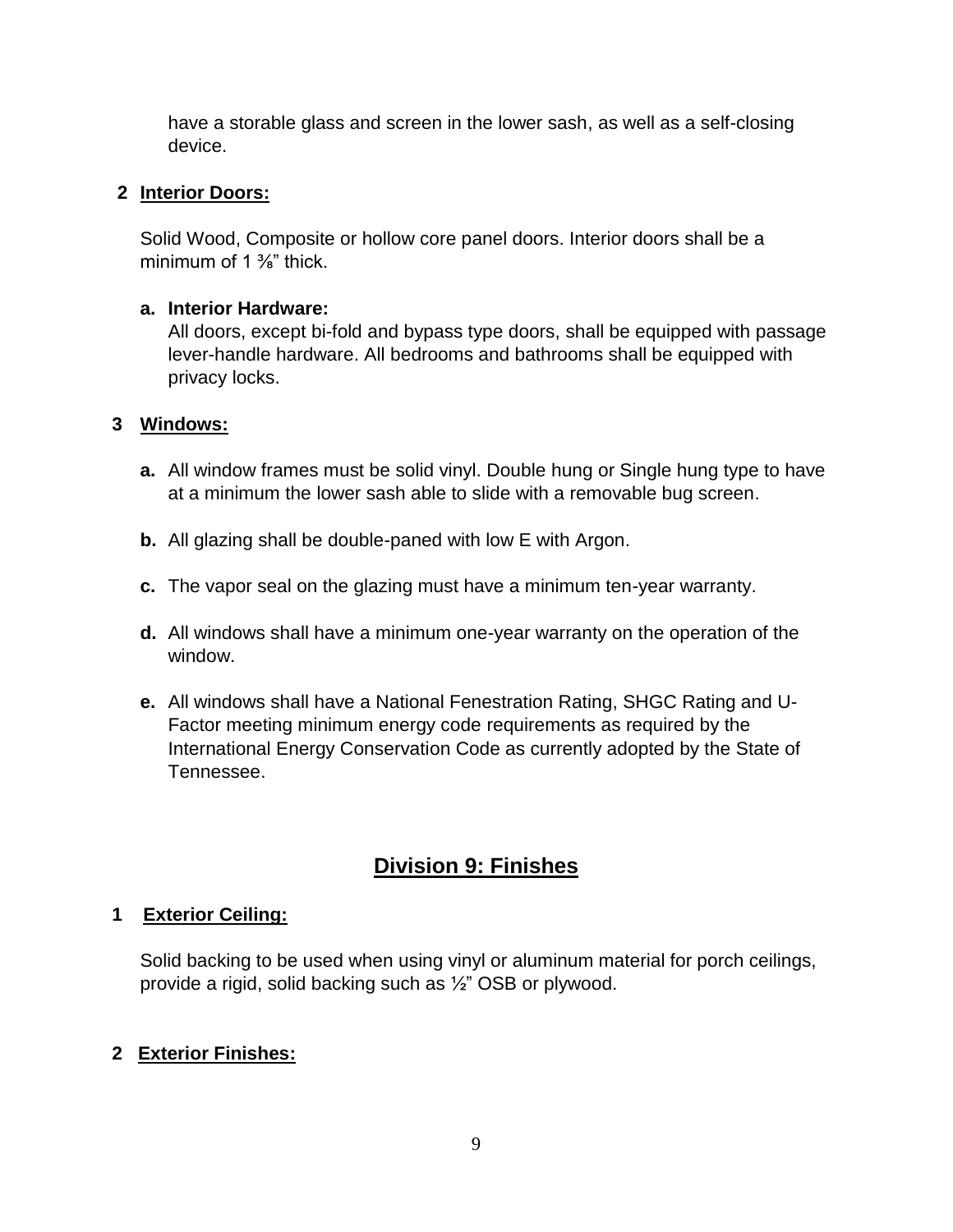- **a. Wood:** All exterior exposed wood shall have a minimum preservative retention rate of 25 percent for above ground applications and a minimum preservative retention rate of 40 percent for all wood in contact with the ground. All structural posts below grade shall have the factory treated end of the post below grade. Use of CCA Treated lumber shall be prohibited.
- **b. Posts and Columns:** All posts columns and guardrails at deck level and above shall be factory made and finished, or meet the exterior wood finish in section "a".
- **c. Handrails:** Rails shall be smooth, splinter-free, painted or factory finished, withstanding weather, and resisting checking and splintering. All handrails shall meet the graspability standards as required by the International Residential Code as currently adopted by the State of Tennessee.
- **d. Fiber Cement Siding:** Shall be factory finished or be painted with at least two coats of exterior grade paint.

### **3 Finished Floor Treatments:**

- **a. Carpet Padding:** 7/16" thick, 6-lb. minimum re-bond polyurethane.
- **b. Sheet Carpet:** 25 oz. minimum, 100 percent nylon. Other options include Berber type with blended fiber.
- **c. Sheet Vinyl:** Shall be Armstrong or equivalent minimum 10 mil wear layer. Provide product adhesive and underlayment as recommended by the manufacturer. All surfaces shall be clean, dry, and appropriate temperature during installation. Vinyl sheet flooring shall conform to the requirements of ASTM F 1303, Type I.
- **d. Vinyl Composition Tile (VCT):** Shall be Armstrong or other approved equal, 1/8" x 12" x 12". Provide product adhesive and underlayment as recommended by the manufacturer. All surfaces shall be clean, dry, and appropriate temperature during installation. Follow manufacture's recommendation for pattern layout.
- **e. Wood Flooring:** Flooring shall be tongue and groove hardwood; factory finished, or have a minimum of three coats of site-applied, UV-protective polyurethane.
- **f. Laminate Wood Flooring:** Composite panel(s) comprised of four main components: a high pressure decorative laminate surface, an Aqua Resist high density fiberboard (HDF) core, a high pressure balancing backer, and an attached high density polyethylene underlayment. Typical size: 7.6" x 47.55" x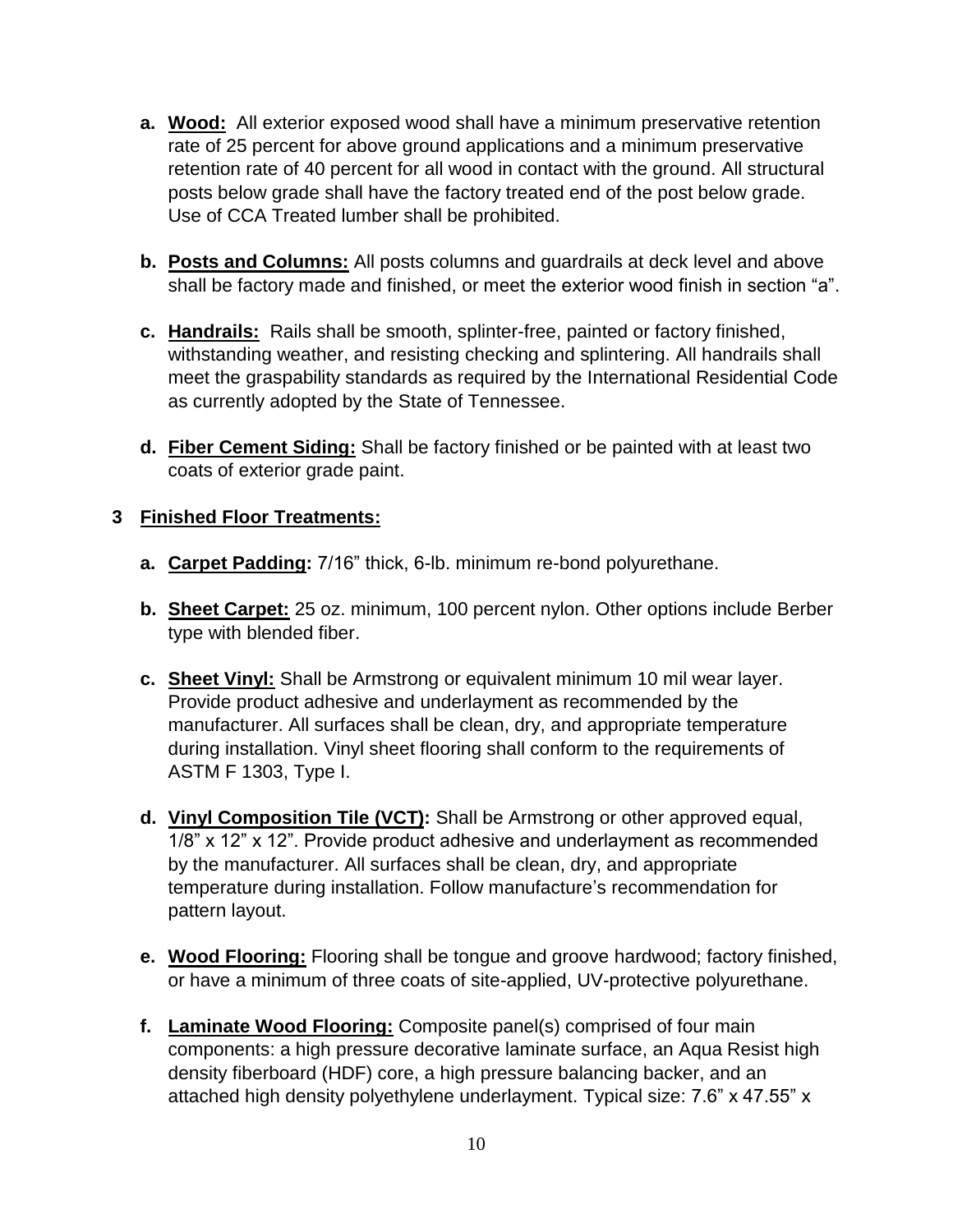.385". Aluminum locking system for glue-free installation. Wax-impregnated edges. The floor shall be resistant to stains and reagents. The floor shall have a horizontal joint strength of not less than 1,000 lbs./lineal ft. and Ball Impact Resistance (ANSI/NEMA LD3-2000, 3.8)

### **4 Other Flooring Products: Ceramic tile and laminates**

At the interior side of the main entry door within each dwelling unit, there shall be an uncarpeted, finished floor area. This area shall be no less than sixteen (16) square feet.

### **5 Interior Doors:**

- **a. Paint:** Primed once, with two-coat semi-gloss finish on all sides and faces. No VOC.
- **b. Stain:** Stain or oil on all sides and faces, with three-coat varnish, polyurethane finish. Low VOC.
- **c. Factory Finished:** Factory finish doors are acceptable with factory warranty.

### **6 Water-Resistant Drywall:**

Water-resistant gypsum board (commonly called "green board") or equivalent must be used on all walls in the bathroom and within six feet of wall surfaces where the drywall can be splashed such as kitchen sink, next to water heater and/or washer. Water-resistant/ mold resistant gypsum board or equivalent shall be provided behind any tub/shower unit located on an exterior wall. Water-resistant gypsum, when used on ceilings must be rated for the span. Prefer non-paper faced drywall or a product that meets ASTM D3273 for mold resistance above and immediately around tubs, showers.

**7 Interior Wall Finishes:** Primed once and two finish coats of flat, eggshell or satin. Use semi-gloss, or satin finish for bathrooms, laundry, and kitchens. No VOC.

# **Division 10: Specialties**

### **1 Roof Offsets:**

Projects of four (4) or more attached units shall be designed in such a way as to vary the roof line with offsets, gable porch roofs, etc.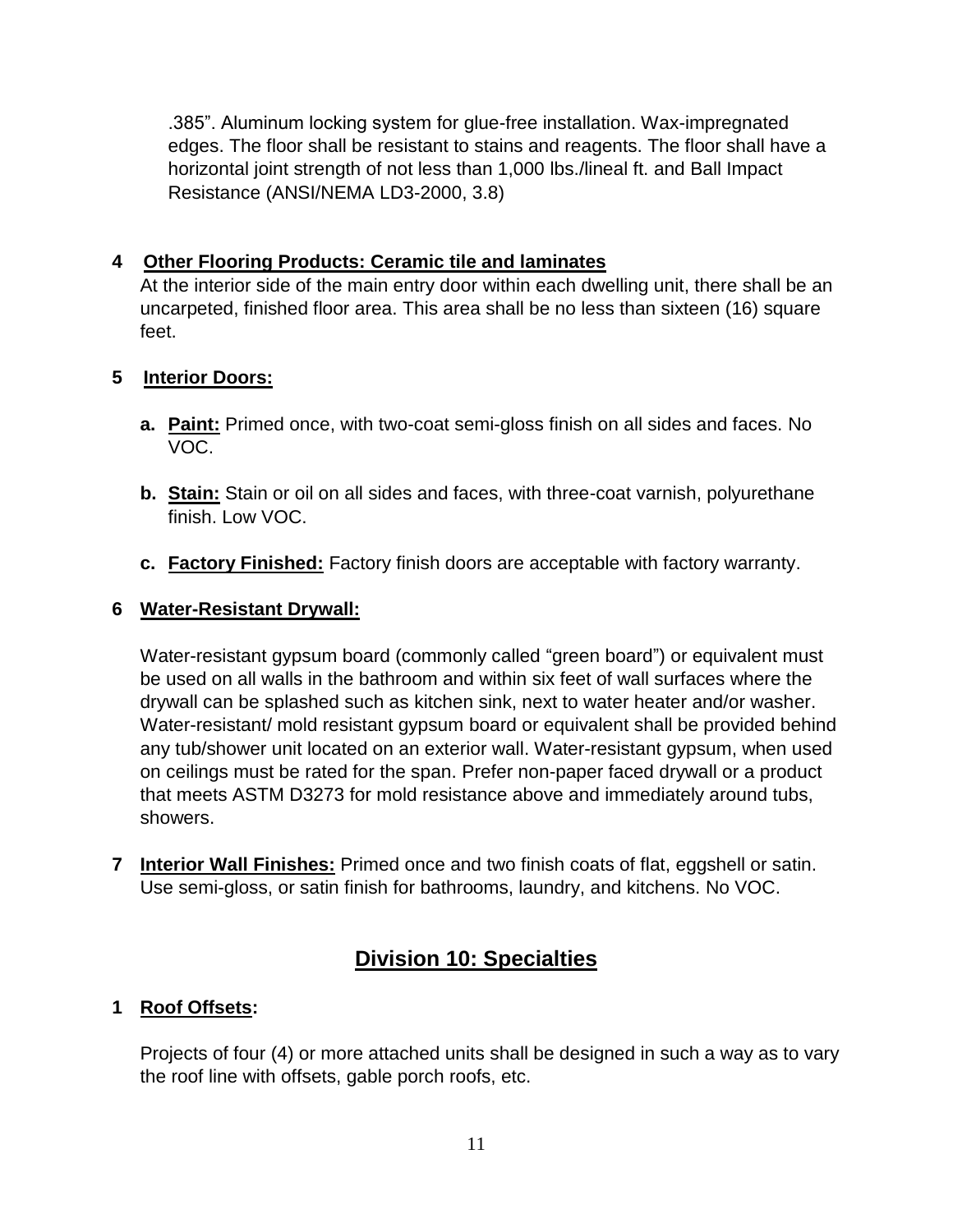### **2 Entries:**

All main entries shall have a roof or awning over the entry area. The roof shall cover at least a 5' x 5' area.

### **3 Closet Storage/Accessories:**

Closets shall include a 12" deep vinyl wrapped wire shelf in coat, laundry and bedroom closets. Minimum of (4) 24" deep vinyl wrapped wire shelves for kitchen pantries.

#### **4 Mailboxes:**

All units shall have a USPS approved mailbox either at each individual unit, common area, or a designated location per USPS post master.

### **6 Bath Accessories:**

At minimum, all bathrooms shall have:

- **a.** Medicine cabinet with mirror 16" wide by 20" tall (minimum) if in a full bath
- **b.** Wall hung toilet paper dispenser
- **c.** 24" (minimum) towel bar
- **d.** Mirror above vanity backsplash

Other combinations of mirror and storage may be acceptable with the approval of THDA. All electrical outlets in the bathroom are required to be of the GFCI Type or GFCI Protected.

# **Division 11: Equipment**

### **1 Refrigerator:**

A refrigerator shall be minimum 18 cubic foot frost free provided in all dwelling units to match color with the dishwasher and range on all projects where identified in the PCNA (physical/capital needs assessment). All refrigerators must be Energy Star qualified. The Energy Star mark must be clearly marked on the front/top of the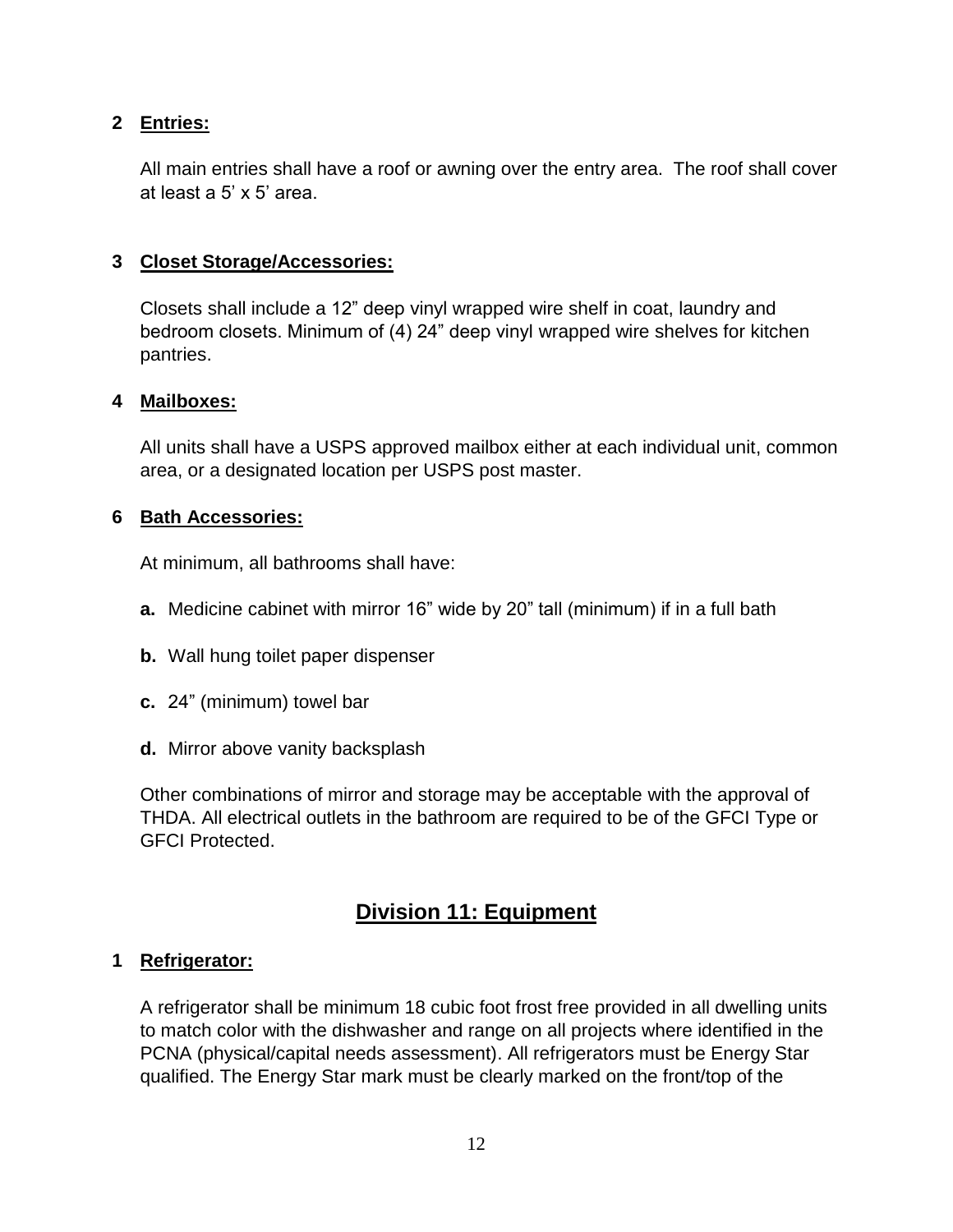product, clearly displayed in product literature and listed on the manufacturer's Internet site.

### **2 Dishwasher:**

A dishwasher shall be 24" under counter mount unit to match manufacturer and model line with the refrigerator and range including new construction and rehabilitation projects where identified in the PCNA (physical/capital needs assessment). Standard dishwashers shall use less than 4.25 gallons per cycle and 295 kWh per year. All dishwashers must be Energy Star qualified. The Energy Star mark must be clearly marked on the front/top of the product, clearly displayed in product literature and listed on the manufacturer's Internet site.

*\*Note: Dishwashers will only be considered for replacement if the appliance is causing physical damage to the unit. THDA will not replace non-working dishwashers or dishwashers that are not currently causing damage to the unit. All dishwashers must be approved by THDA for replacement prior to adding to the write-up sheet.*

### **3 Range:**

An electric or gas range shall be minimum 30" 4 burner with self-cleaning oven provided in all dwelling units to match color with the refrigerator and dishwasher on all rehabilitation projects where identified in the PCNA (physical/capital needs assessment). They must also have an Energy Star Rating and Label on the equipment at the final inspection.

### **4 Laundry:**

All clothes washers supplied in individual units shall have an MEF equal to or greater than 2.0 and a WF equal to or less than 6.0.

All laundry facilities located inside any habitable space shall be equipped with a properly installed washer overflow pan indirectly discharging to an overflow waste receptor, floor drain, or to the exterior of the building. Water supply shut off valve to be single throw cutoff. All washer / dryer areas are required to have a washer box installed into the wall at the location of the washer / dryer.

### **5 Trash Collection:**

Provisions for dumpsters or trash cans are required. Screening of trash cans and/or dumpsters shall be provided for multi-family units.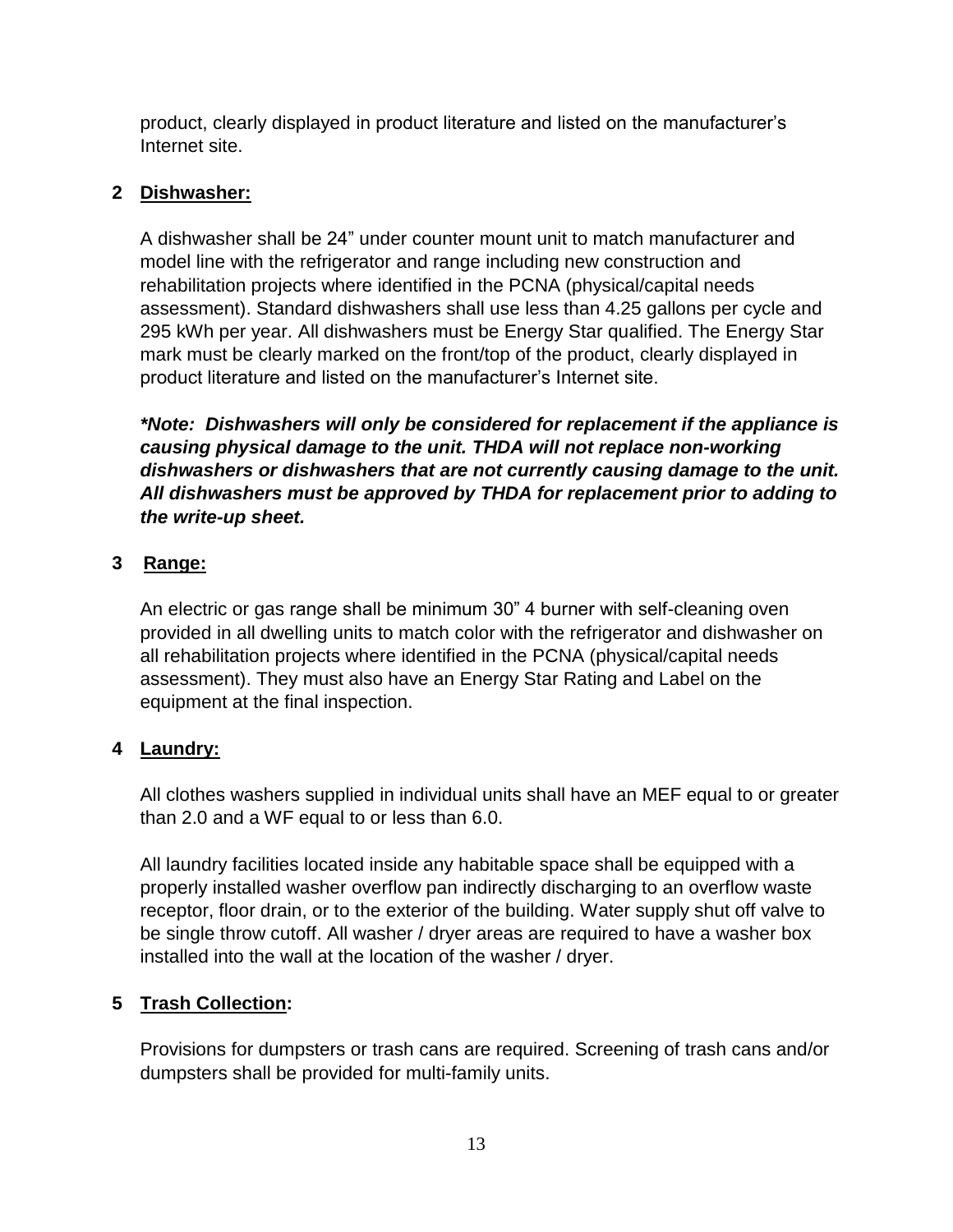### **7 Playgrounds**:

For multifamily rental units only, playgrounds shall be comprised of construction grade equipment approved by THDA prior to installation. The area immediately in and around the playground shall be mulched with 6" of appropriate material such as cypress mulch, pine bark or rubber mulch.

Playground equipment is not an eligible single family expense.

# **Division 12: Furnishings**

### **1 Casework:**

Cabinet fronts shall be made of solid wood (not particleboard); doors, draws and fronts shall be factory finished. Cabinet ends shall be finished with appropriate veneer. All cabinets shall be Kitchen Cabinet Manufacturers Association (KCMA) approved.

### **2 Countertops:**

Tops shall be post form plastic laminate, bullnose front edge, rolled backsplash, finished exposed ends and sealed at the cut out for sink, and the backsplash at the wall. Other appropriate materials may be used such as solid surface, and cultured marble for bathroom vanities. Any other types of countertops must be approved by THDA.

# **Division 13: Special Construction**

### **1 Office/ Laundry/ Maintenance Building:**

Unless individual units are supplied with laundry facilities, all projects consisting of four (4) or more units shall provide common laundry facilities including a minimum of one (1) washer and one (1) dryer per every twelve units up to a maximum total of four (4) washers and four (4) dryers. All clothes washers in common areas shall have a Modified Energy Factor (MEF) equal to or greater than 2.2 and a Water Factor (WF) equal to or less than 4.5.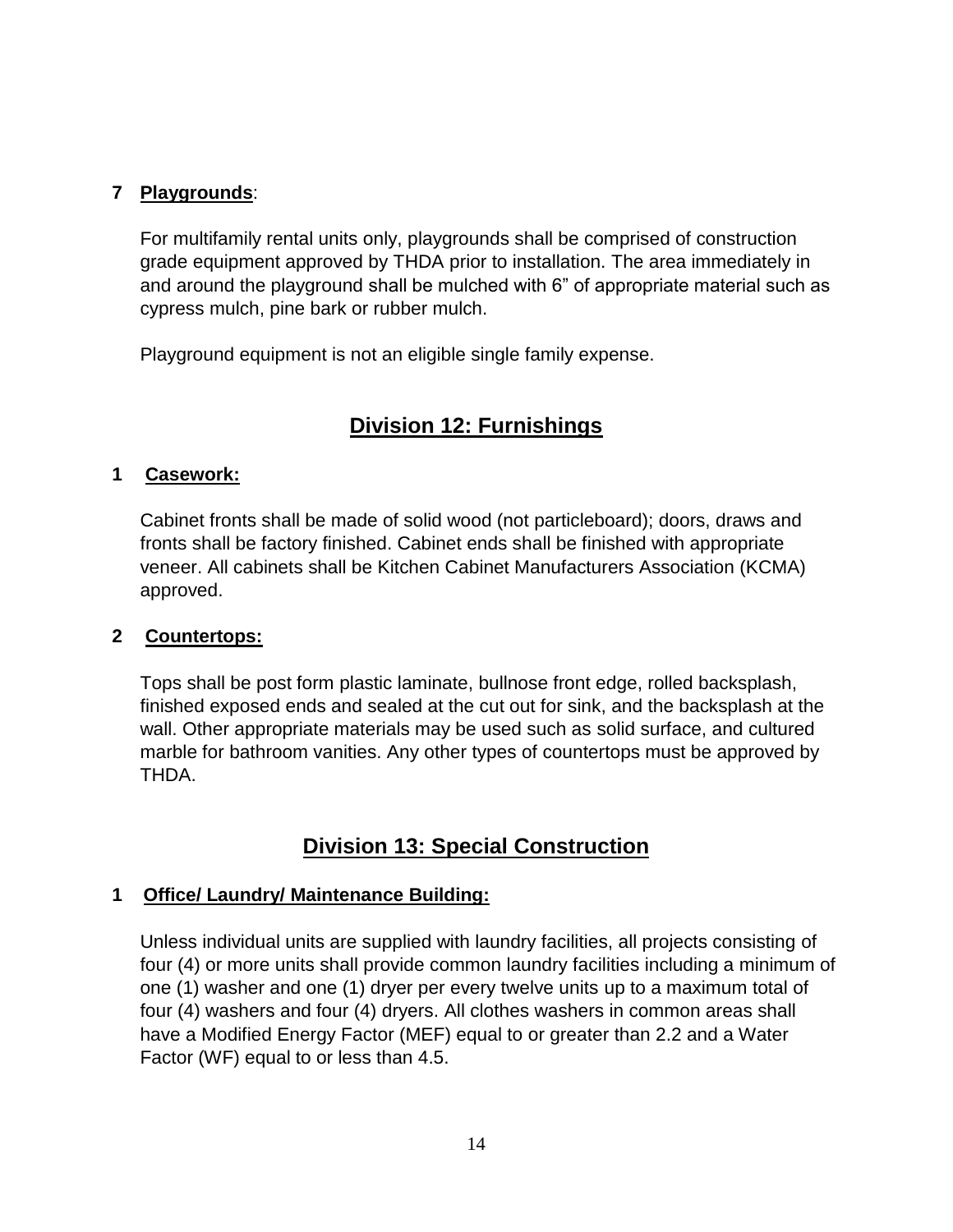# **Division 14-20 Reserved for Future Use**

# **Division 21: Fire Suppression**

All new construction must comply with the International Residential, Building and Fire Codes as currently adopted by the State of Tennessee.

# **Division 22: Plumbing**

All plumbing, including piping, fixtures and appurtenances must meet or exceed the standards of the International Residential or Plumbing Code.

### **1 Bath Tub:**

Tubs shall be 30" deep white porcelain finish steel, or cultured marble.

### **2 Shower:**

Showers shall be 36" x 36" minimum with 4" curb; made of fiberglass, acrylic, or cultured marble. Shower head flow not to exceed 2.5 gpm.

### **3 Tub/ Shower Surround:**

Tub/ shower surrounds shall be 3 piece integral panels of plastic, fiberglass, or cultured marble minimum 72" above flood rim.

### **4 Lavatories:**

Sinks shall be 15" minimum diameter; made of white porcelain finish steel or cultured marble.

### **5 Faucets:**

Polished chrome finish two handle with pop-up stopper. Lever handle type shall be used when ADA requirements apply. Faucets containing plastic material for exterior housing are prohibited. Flow not to exceed 1.5 gpm.

### **6 Water Closets:**

Water closets shall be white porcelain elongated bowls with acrylic seat maximum 1.6 GPF.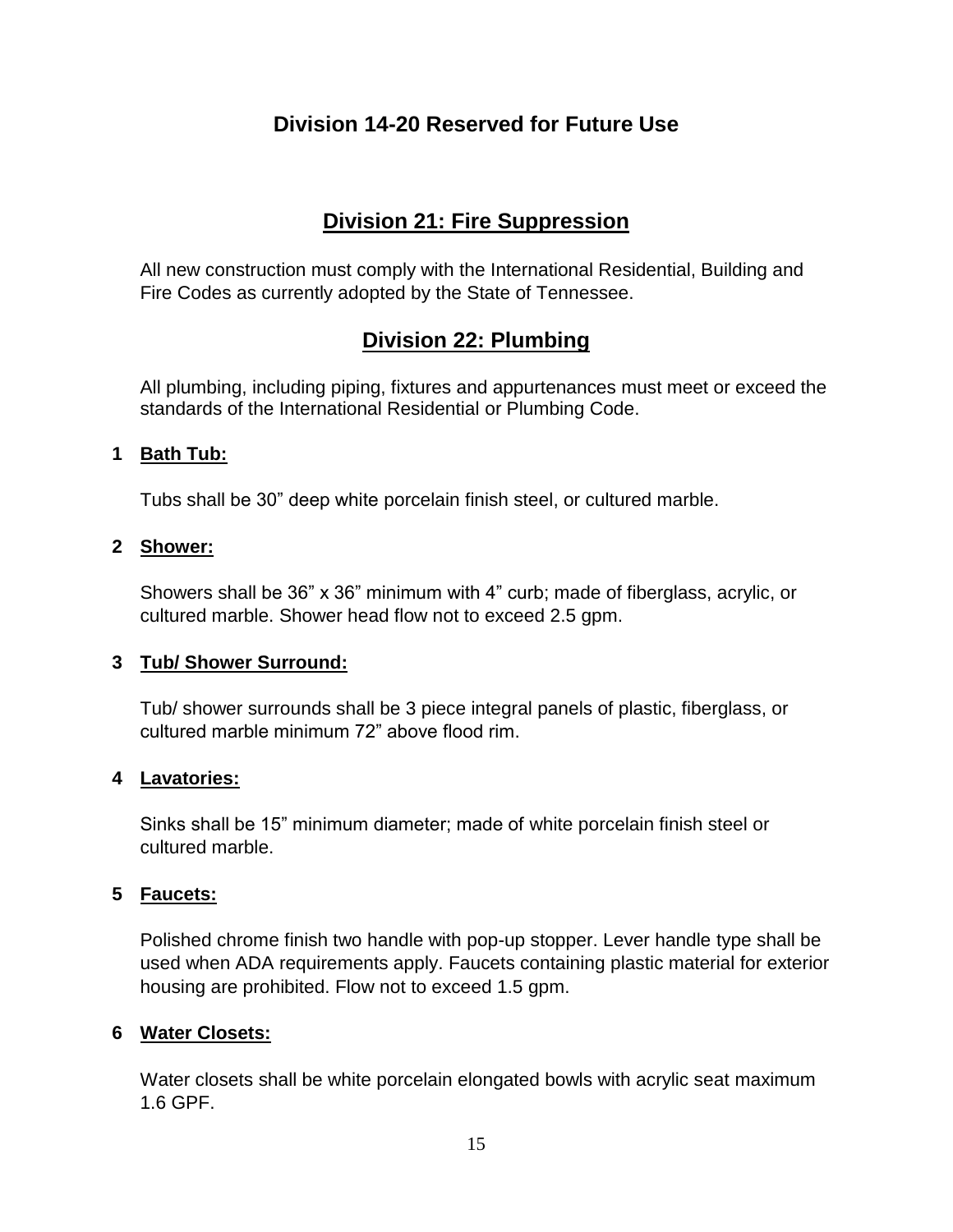### **7 Kitchen Sink:**

Sinks shall be a minimum eight inches (8") deep, 33 x 20 stainless steel double bowl. For ADA compliance when applicable, roll under sink depth shall be shallower as required in mobility impaired dwelling units

### **8 Plumbing Accessories:**

Water heaters located in any interior space shall have a metal 2" deep overflow pan with discharge pipe indirectly plumbed into DWV receptor, floor drain or to the exterior. Discharge pipe end shall have a bug screen.

### **9 Piping:**

Potable water lines shall be copper or PEX material. Installation in exterior walls must be centered in the insulation. Hose bibs must be of the freeze proof kind. All piping located in attic or crawl space shall be insulated. All hot water lines shall be insulated equal to or greater than R-4 pipe wrap. All lines within the crawl space or attic must have an insulation equal to or greater than R-2 pipe wrap. All exterior hose bibs shall be of the frost-free type.

### **10 Water Heater:**

Water Heater shall be minimum 40 gallon electric with a minimum Energy Factor (EF) equal to or greater than .92. Gas fired water heaters shall an EF equal to or greater than .59. Instantaneous gas water heaters shall have an EF equal to or greater than .94 (96%AFUE). Prefer direct vent on gas water heaters or sealed combustion.

### **11 Radon Reduction:**

Radon venting is currently not required unless otherwise specified by local codes or regulations. Refer to the IRC Appendix F.

# **Division 23: Heating, Ventilating, and Air Conditioning**

All mechanical systems, shall be regulated, including the design, installation, maintenance, and alteration of mechanical systems that are permanently installed and used to control environmental conditions within buildings to meet or exceed the standards of the International Residential or Mechanical Code.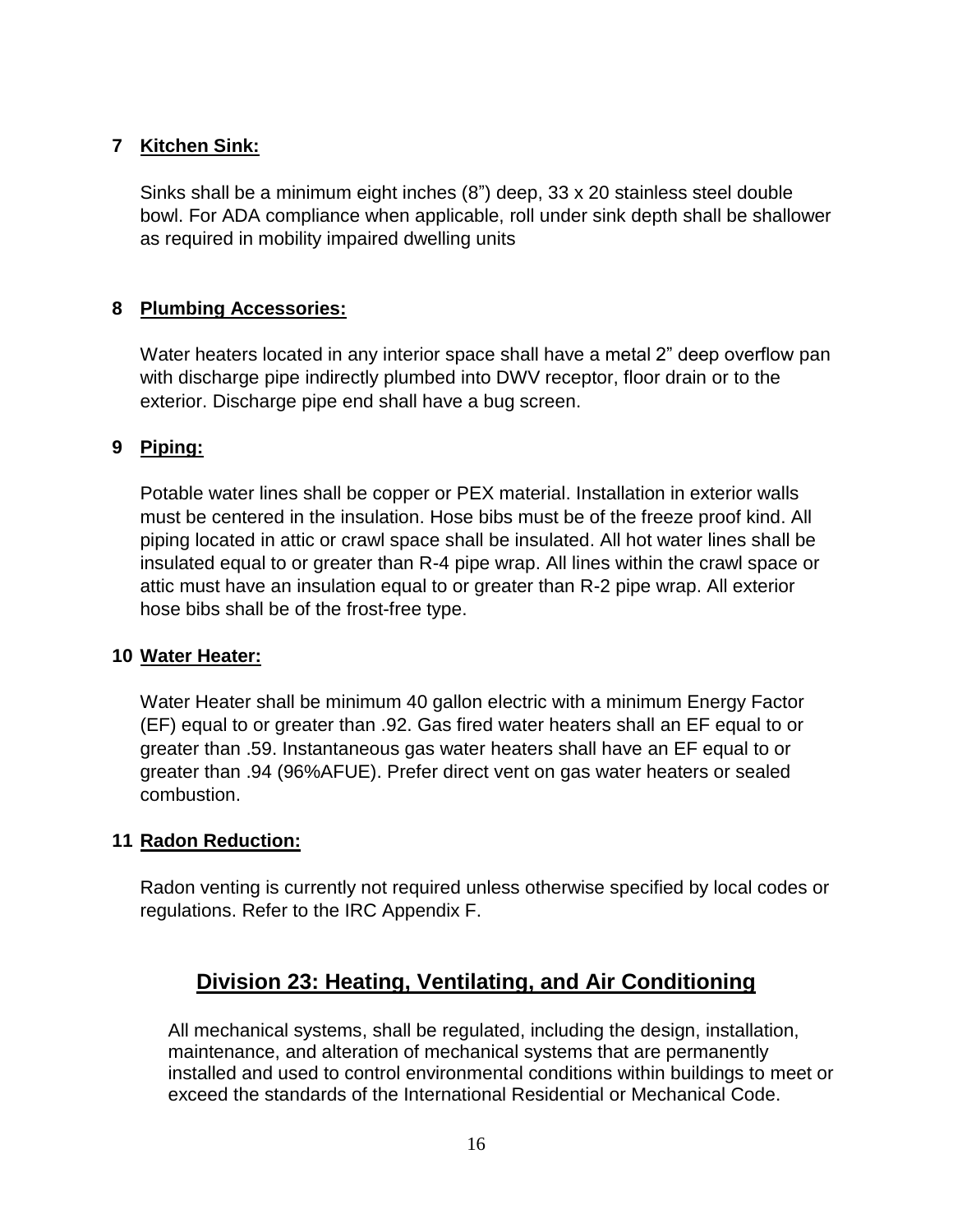### **1 Heating Ventilating and Air Conditioning Equipment:**

All units shall have a central HVAC system comprised of a split system heat pump or a package unit with emergency heat strips for heating and cooling using highefficiency equipment. Units shall consist of a system air conditioner and furnace. Split System Heat pump/ AC systems shall have a minimum SEER (Seasonal Energy Efficiency Rating) rating of 14.5 with a minimum HSPF (Heating Seasonal Performance Factor) rating of 8.5. Fuel oil, gas fired furnaces and boilers shall have an Annual Fuel Utilization Efficiency (AFUE) equal to or greater than ninety-two percent (92%). Packaged A/C and Heat Pumps shall have a minimum SEER (Seasonal Energy Efficiency Rating) rating of 14 with a minimum HSPF (Heating Seasonal Performance Factor) rating of 8.0. Fuel oil, gas fired furnaces and boilers shall have an Annual Fuel Utilization Efficiency (AFUE) equal to or greater than eighty percent (80%).Electric-resistance-only heat systems are prohibited. Prefer direct vent on gas furnace or sealed combustion. All HVAC Systems shall be sized by using the ACCA Manual J & S as required by the state adopted International Residential Code.

If any of the above units cannot be included in any building because of structural constraints, please submit to THDA alternate systems for review and issuance of a determination.

### **2 Ducting:**

Duct system can be a mix of; hard duct main trunk lines (sheet metal) from the air handlers with flex duct branching out to the individual vents. All duct must be insulated with a minimum R-5, unconditioned space R-8 and installed per SMACNA standards. All joints and connections shall be sealed tight compliant with UL 181 and pass pressure testing. Exhaust vent piping shall be insulated. All ducts shall be installed per manufactures requirements and free of restrictions. Vent louvers shall be white adjustable type. Dryer vent shall be through wall weather type with damper. All supply ducts shall have individual dampers enabling supply air adjustments at each register grill and repositioning damper. All completely replaced HVAC systems and ducts shall be Tested and Balanced within 20% of the ACCA Manual J, S, and D calculations.

### **3 Thermostat:**

All individual HVAC systems shall be controlled by a digital programmable thermostat.

### **4 Range Hoods:**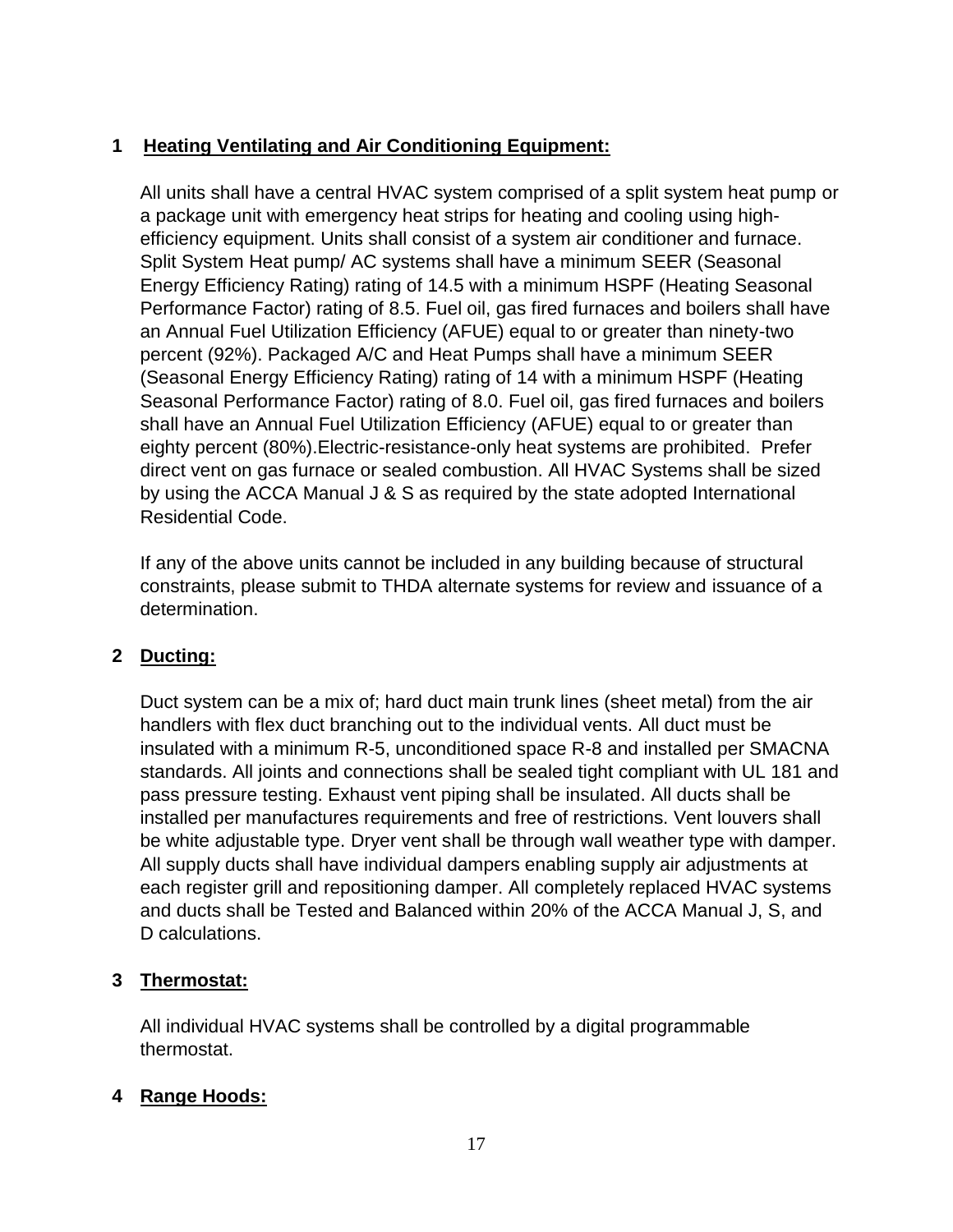All units shall be equipped with a minimum 200 CFM range hood. All range hoods shall be Energy Star qualified. The Energy Star mark must be clearly marked on the front/top of the product, clearly displayed in product literature and listed on the manufacturer's Internet site.

Recirculation hoods shall be equipped with an activated charcoal filter. Gas appliances must be ducted to the exterior. Hood shall have a light with the ability to accept a CFL or LED bulb.

### **5 Ceiling Fans:**

Ceiling fans shall be minimum 42" 4 paddle with light kit located in all bedrooms and a 52" 5 paddle with light kit in the living room. Fans shall be Energy Star qualified. The Energy Star mark must be clearly marked on the front/top of the product, clearly displayed in product literature and listed on the manufacturer's Internet site. Minimum 120 cfm/watt at medium speed setting. Fans shall have the ability to accept a CFL or LED bulb.

### **6 Bathroom Exhaust Fans:**

Exhaust air from bathrooms and toilet rooms shall not be recirculated within a residence or to another dwelling unit and shall be exhausted directly to the outdoors. Exhaust air from bathrooms and toilet rooms shall not discharge into an attic, crawl space or other areas inside the building. Ventilation systems shall be designed to have the capacity to exhaust the minimum air flow rate and mechanical exhaust capacity of 50 cfm intermittent or 20 cfm continuous, and may be of the exhaust, heat, or light types, or combo units.

### **Division 26: Luminaries / Electrical**

All electrical work must conform to the currently adopted National Electrical Code (NFPA 70), as adopted by the State of Tennessee. All electrical work will require the obtaining of electrical permits and receiving a passing final inspection by a Tennessee Licensed Electrical Inspector for that jurisdiction or area.

### **1 Exterior Luminaries:**

Luminaries shall be located at all entrances and common areas. All on-site parking areas shall be lighted. The electrical supply for all-common areas, stairways,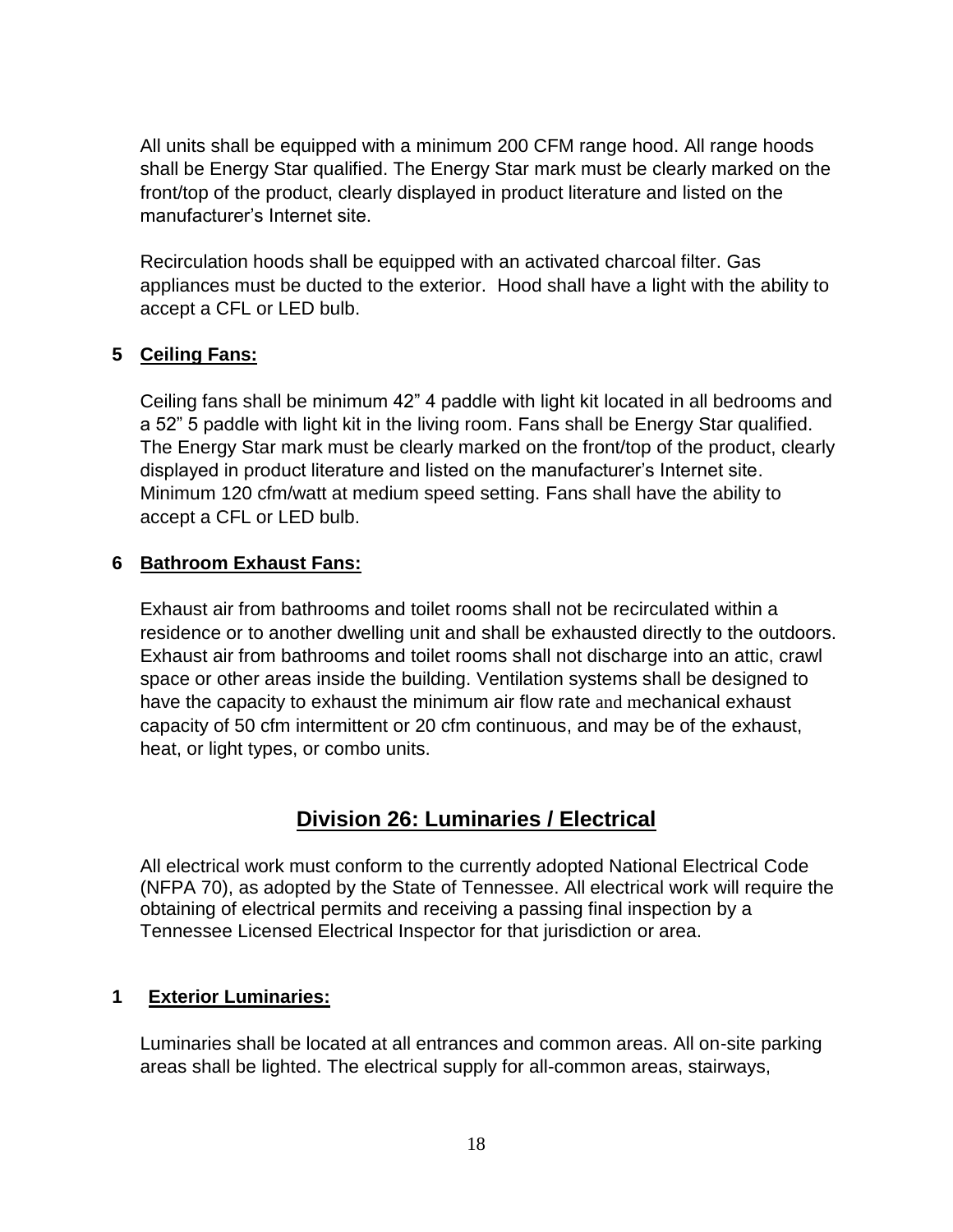walkways and parking areas shall not originate from an individual unit. Each fixture should have dusk/ dawn and motion sensor capabilities with CFL or LED lamp.

### **2 Interior Luminaries:**

Each room, hall, stair, and walk in closet shall have a minimum of one switched overhead light (color to match door hardware) with energy efficient CFL or LED lamp and globe (ceiling fan light kit is acceptable in bedrooms and living room). Kitchens shall include adequate lighting over the counter top, appliances, and sink. Bathrooms shall be equipped with adequate lighting over the vanity sink with CFL or LED lamps and a combination exhaust fan light in the ceiling near the water closet/ tub

# **Division 27: Communications**

### **1 Telephone and Cable:**

All dwelling units requiring re-wiring shall be wired with CAT6 cable for telephone and internet jacks, as well as cable for television in each bedroom and living room. Common areas, community rooms and on-site management offices to have communication lines as required.

# **Division 28: Electronic Safety and Security**

### **1 Fire Alarm & Smoke Detectors:**

Provide smoke detectors and Fire Alarm Systems as required by NFPA 72, and the International Fire Code as adopted by the State of Tennessee. Provide hardwired with battery back-up smoke detectors in all bedrooms and hallways. No bedroom door shall be more than eight (8) feet from a hallway smoke detector. Install devices per manufactures installation requirements. Instructions for specific locations and other details shall be strictly observed and tested. Comply with all state, county, and local codes.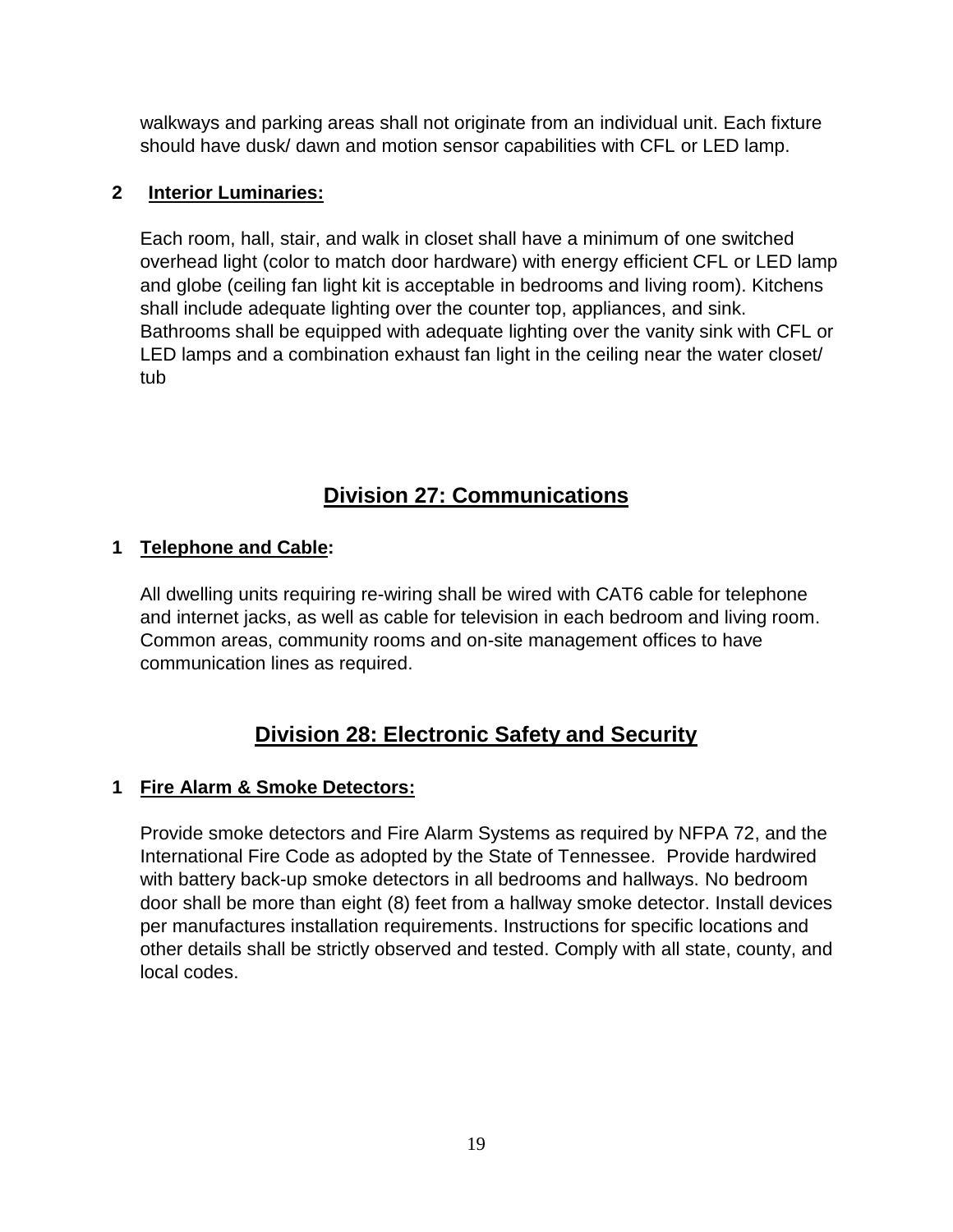### **2 Carbon Monoxide Detectors:**

UL listed carbon monoxide detectors shall be installed outside each sleeping area in the immediate vicinity of all bedrooms if the dwelling contains fuel burning appliances or has an attached garage.

### **Division 29 - 30: Reserved for Future Use**

# **Division 31: Earthwork**

### **1 Site Layout:**

Property line, setbacks, easements, right-of-way and clearances must be properly identified. Other engineered designs may be required by THDA for approval.

# **Division 32: Exterior Improvements**

### **1 Landscaping:**

Adequate landscaping is required on all multifamily projects. The developer shall submit a landscape plan as part of final plans and specifications. Each building shall include a minimum landscaping package.

### **2 Turf:**

All lawn areas shall be seeded with the seed variety, lime, and fertilizer application rate, which is appropriate to establish a good lawn cover. All slopes in excess of 3:1 within 10 feet of the building, driveway and/or walkway shall receive sod or other approved erosion control materials which will enhance the establishment of a permanent ground cover.

### **3 Sodded Areas:**

Sod is optional in building front yards and common areas for all projects.

### **4 Fencing:**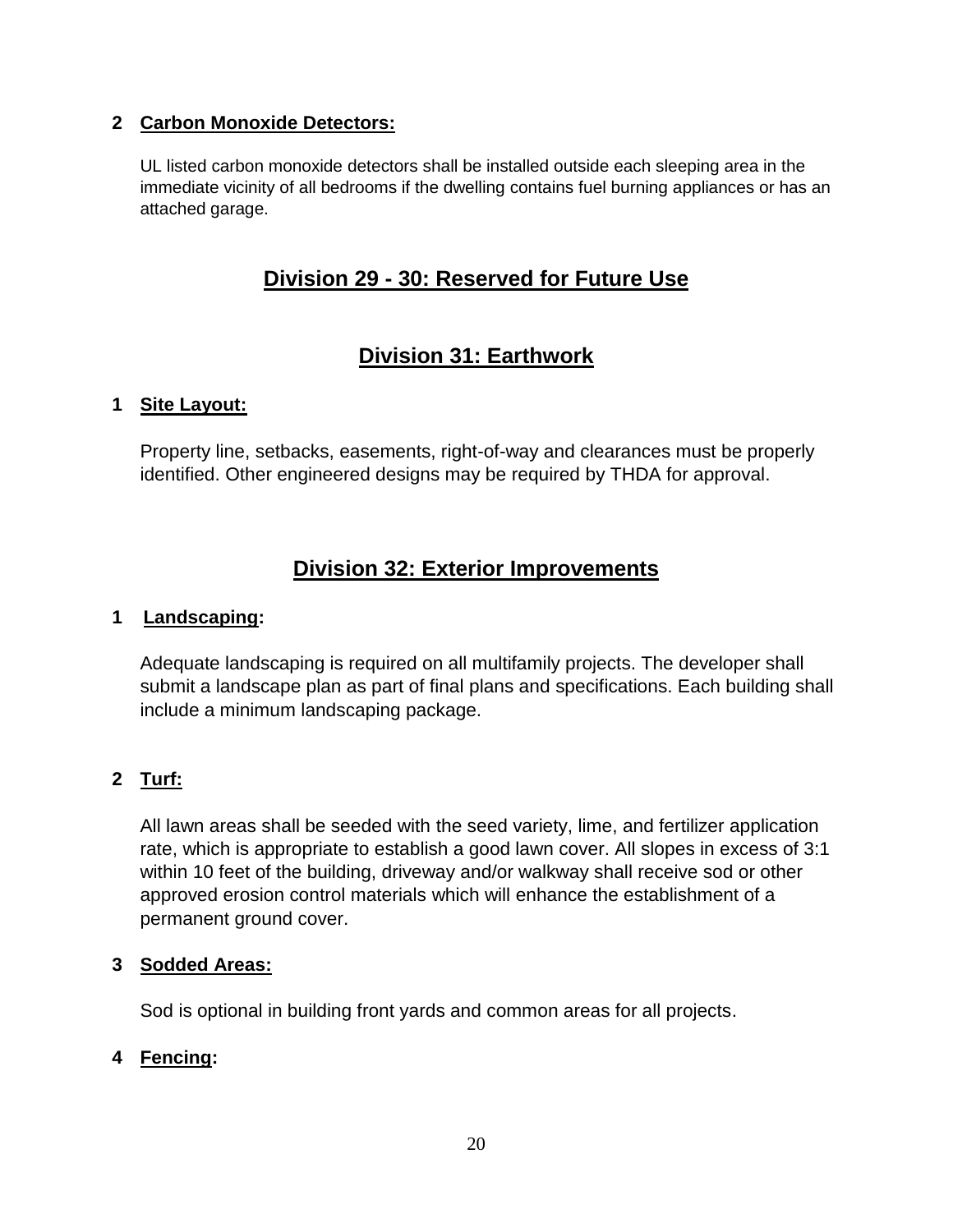All multifamily projects shall be fenced to provide security around the site boundaries.

### **5 Parking/Driveways:**

All multifamily projects shall have adequate parking as determined by the local zoning or building. Unless prohibited by local code, jurisdiction or structural constraints all projects shall have a minimum of one parking space per unit. Single Family Dwellings shall have a minimum parking space for 2 vehicles.

### **6 Parking Lots:**

All on-site parking lots and access drives are to be paved and parking spaces shall have bumper stops or curbs. If walkways are used as bumper stops, the walkway shall be 6' wide.

### **7 Concrete pads and walks:**

All entry walks shall be a minimum of 3' wide, 3000 psi concrete, and shall be provided at all units from the entry to parking area. Provide ¼ inch per foot crown or cross slope in the direction of drainage. Expansion-joint material shall be ½" thick asphalt-impregnated pre-molded fiber, ASTM D1752. Follow ACI 318. Minimum concrete thickness shall be 4".

### **8 Walkways:**

Units which have a walkway that needs repairing or replacing shall be 3' wide or to match existing width, 3,000 psi concrete with broom finish walkway from the parking area to the main entrance.

### **9 Ramps:**

All newly constructed accessible ramps shall be a minimum 42" wide with 5' turning areas at each landing, a maximum slope of 1:12, maximum rise 30" and a minimum load capacity of 1500 lbs. Existing ramps may be no steeper than 1:8.

- **a. Composite:** Wood/ fiberglass with non-skid surface.
- **b. Concrete:** With non-skid surface.
- **c. Metal:** Galvanized steel, or aluminum with non-skid surface.